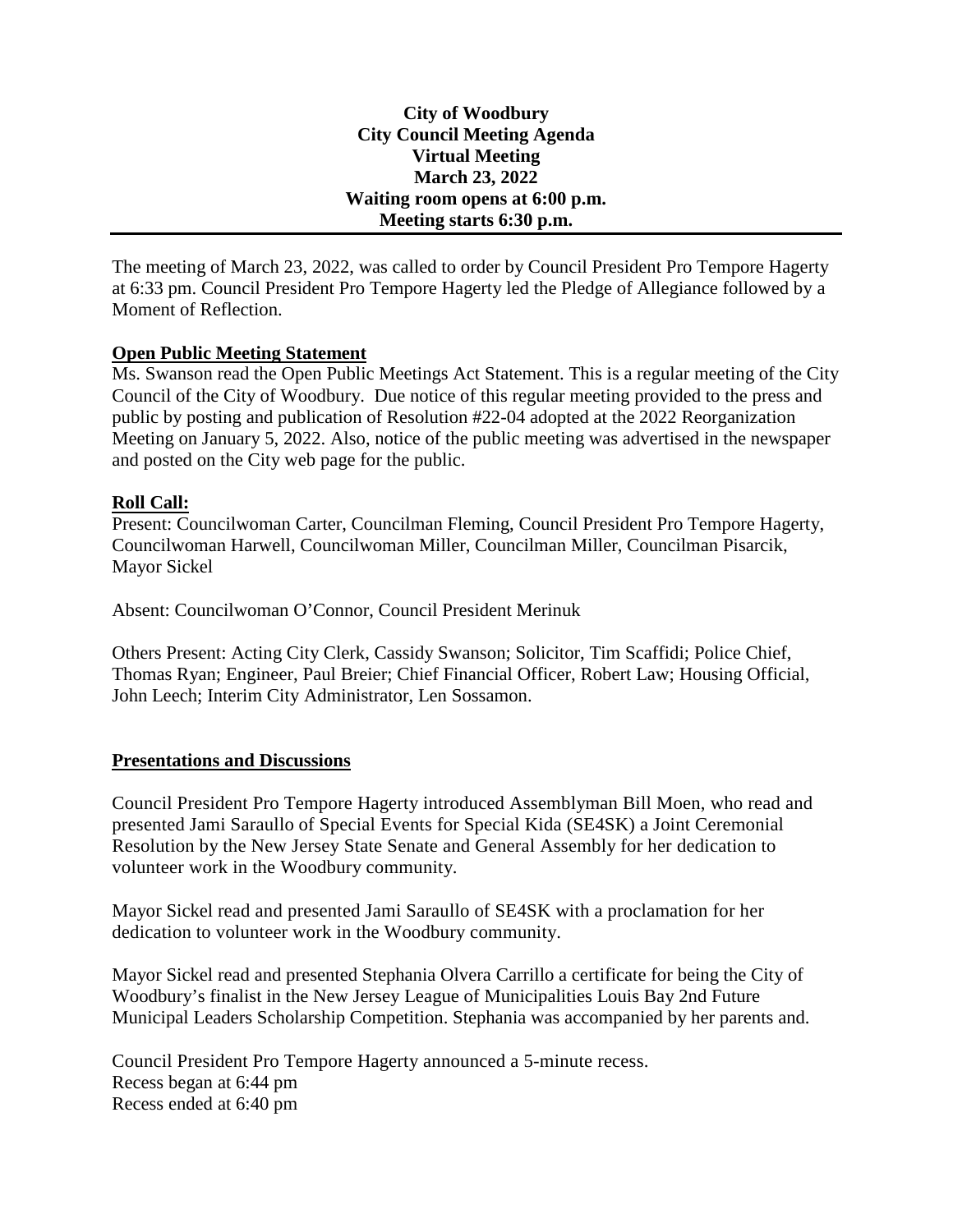## **Open to the Public for Agenda Items**

Council President Pro Tempore Hagerty stated the meeting will be opened to the public for agenda items only. Council President Pro Tempore Hagerty reminds everyone that each agenda item does have to get read aloud. Councilman Fleming made a motion to open to the public, seconded by Councilwoman Harwell. Motion approved by unanimous voice vote. Ms. Swanson then read the titles of the Resolutions. Ms. Swanson went on to inform the public that at this time they can come up to the podium to be heard at this time.

Patrick Duff – 1615 Garden St., Haddon Heights –Mr. Duff expressed his disappointment to see Resolution No. 22-70 and Resolution 22-71 on the agenda. He asked who the City's attorney is. Mr. Scaffidi responded. Mr. Duff expressed his displeasure with the application process for a cannabis license, the fee associated with the application and the lack of communication via email from the Mayor and Council to himself and his lawyer.

Jared Hunter – 39 High St. – Mr. Hunter asked for clarification on Resolution No. 22-75. Mr. Law responded.

Hearing no one, Councilman Fleming made a motion to close to the public, seconded by Councilman Miller. Motion approved by unanimous voice vote.

## **Ordinances**

**ORDINANCE NO. 2359-22** CALENDAR YEAR 2022 ORDINANCE TO EXCEED THE MUNICIPAL BUDGET APPROPRIATION LIMITS AND TO ESTABLISH A CAP BANK (N.J.S.A. 40A: 4-45.14) Councilman Fleming presented the above titled ordinance. Ms. Swanson read the title of the Ordinance. Councilman Fleming moved to open to the public on Ordinance 2359-22, seconded by Councilman Miller.

Hearing no one, Councilman Fleming made a motion to close to the public on Ordinance 2359-22, Seconded by Councilwoman Harwell.

Councilman Fleming made a motion to adopt Ordinance 2359-22, seconded by Councilwoman Harwell.

Motion approved via roll call vote resulting in the following;

Ayes 7 Councilwoman Carter, Councilman Fleming, Councilman Hagerty, Councilwoman Harwell, Councilwoman Miller, Councilman Miller, Councilman Pisarcik, Council President Merinuk

Nays 0

Absent 2 Councilwoman O'Connor, Council President Merinuk Abstain 0

## **Resolutions**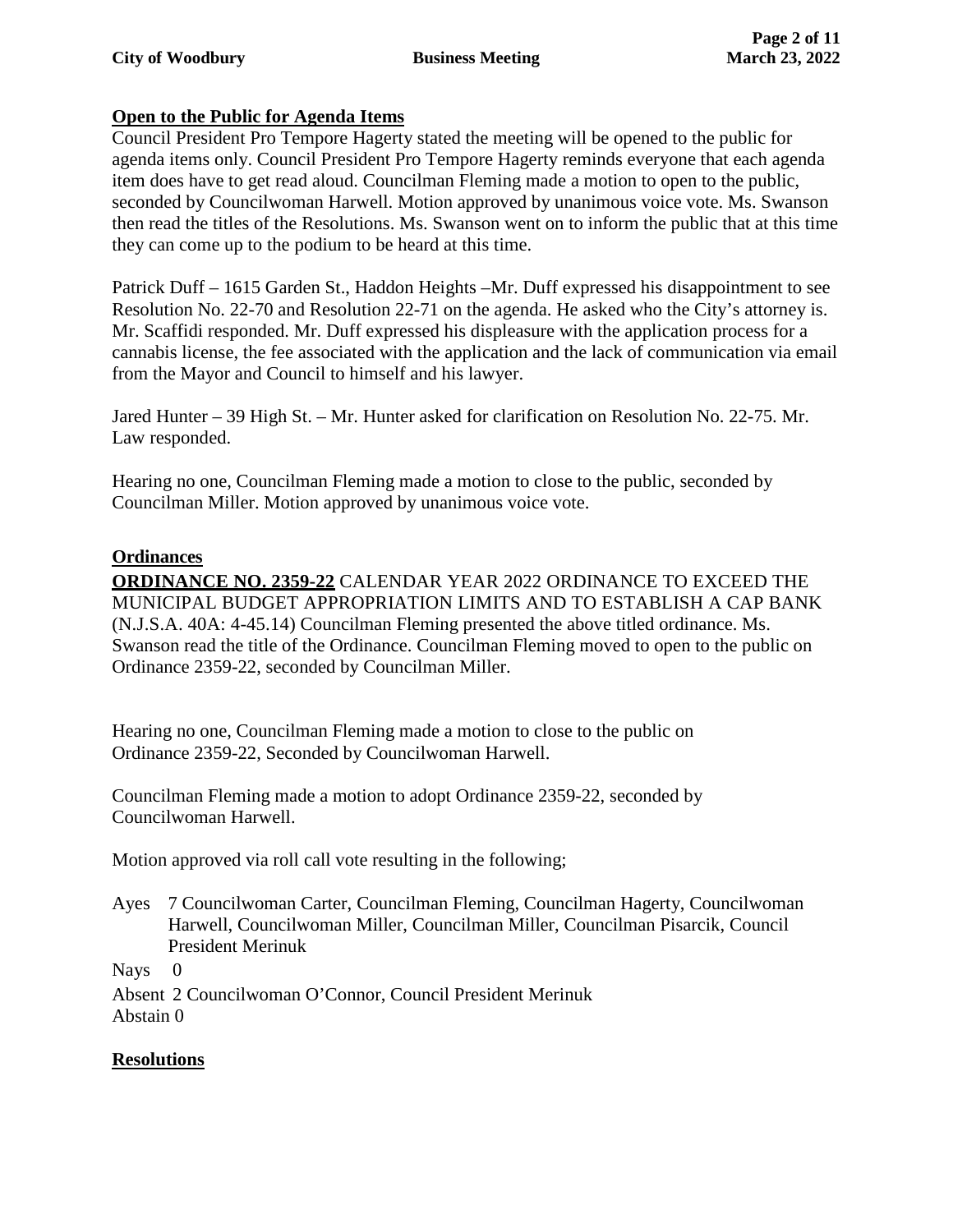#### **City of Woodbury Business Meeting**

**RESOLUTION NO. 22-70** RESOLUTION OF THE CITY COUNCIL OF THE CITY OF WOODBURY IN SUPPORT OF APPLICATION FOR A CLASS 5 CANNABIS RETAIL FACILITY WITHIN THE CITY OF WOODBURY (NOVA FARMS WOODBURY, LLC) Councilman Fleming presented the above titled resolution. Ms. Swanson read the title of the resolution Councilman Fleming made a motion to adopt Resolution 22-70, seconded by Councilman Miller.

Motion approved via roll call vote resulting in the following;

Ayes 7 Councilwoman Carter, Councilman Fleming, Councilman Hagerty, Councilwoman Harwell, Councilwoman Miller, Councilman Miller, Councilman Pisarcik, Council President Merinuk

Nays 0

Absent 2 Councilwoman O'Connor, Council President Merinuk Abstain 0

**RESOLUTION NO. 22-71** RESOLUTION OF THE CITY COUNCIL OF THE CITY OF WOODBURY IN SUPPORT OF APPLICATION FOR A CLASS 5 CANNABIS RETAIL FACILITY WITHIN THE CITY OF WOODBURY (BESTBUDS, LLC) Councilman Fleming presented the above titled resolution. Ms. Swanson read the title of the resolution Councilman Fleming made a motion to adopt Resolution 22-71, seconded by Councilman Miller.

Motion approved via roll call vote resulting in the following;

Ayes 7 Councilwoman Carter, Councilman Fleming, Councilman Hagerty, Councilwoman Harwell, Councilwoman Miller, Councilman Miller, Councilman Pisarcik, Council President Merinuk

Nays 0

Absent 2 Councilwoman O'Connor, Council President Merinuk Abstain 0

#### CONSENT AGENDA

**RESOLUTION NO. 22-72** RESOLUTION OF THE CITY COUNCIL OF THE CITY OF WOODBURY AUTHORIZING PLACE-TO-PLACE TRANSER OF PLENARY RETAIL CONSUMPTION LICENSE NO. 0822-33-003-010 (POCKET LICENSE)

**RESOLUTION NO. 22-73** RESOLUTION OF THE CITY COUNCIL OF THE CITY OF WOODBURY DECLARING MARCH 15 AS EQUAL PAY DAY IN THE CITY OF WOODBURY

**RESOLUTION NO. 22-74** RESOLUTION OF THE CITY COUNCIL OF THE CITY OF WOODBURY APPOINTING A PART-TIME INTERIM FIRE MARSHAL/FIRE OFFICIAL FOR THE CITY OF WOODBURY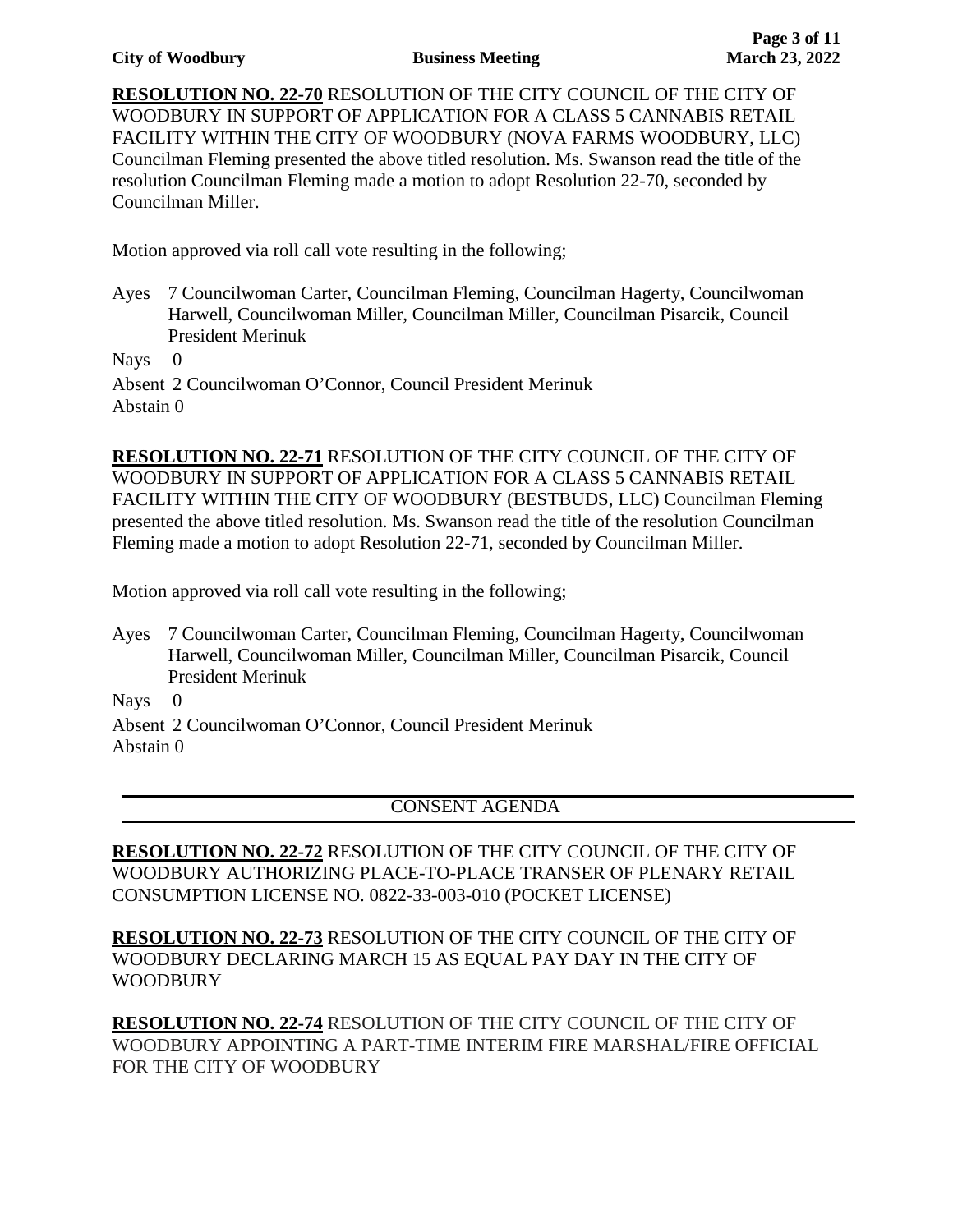**RESOLUTION NO. 22-75** A RESOLUTION OF THE CITY COUNCIL OF THE CITY OF WOODBURY ADOPTING TECHNOLOGY RISK MANAGEMENT STANDARDS IN COMPLIANCE WITH THE NEW JERSEY MUNICIPAL EXCESS LIABILITY JOINT INSURANCE FUND'S CYBER RISK MANAGEMENT PLAN'S TIER ONE REQUIREMENTS

**RESOLUTION NO. 22-76** RESOLUTION TO ADOPT EMERGENCY TEMPORARY APPROPRIATIONS FOR THE YEAR 2022

# END CONSENT AGENDA

Councilman Fleming made a motion to adopt the Consent Agenda as read at the beginning of the meeting, seconded by, Councilman Miller.

Motion approved via roll call vote resulting in the following;

Ayes 7 Councilwoman Carter, Councilman Fleming, Councilman Hagerty, Councilwoman Harwell, Councilwoman Miller, Councilman Miller, Councilman Pisarcik, Council President Merinuk

Nays 0

Absent 2 Councilwoman O'Connor, Council President Merinuk Abstain 0

**RESOLUTION NO. 22-77** RESOLUTION OF THE CITY COUNCIL OF THE CITY OF WOODBURY AUTHORIZING EXECUTION OF ANY AND ALL DOCUMENTS NECESSARY FOR PARTICIPATION IN THE LOW-INCOME HOUSEHOLD WATER ASSISTANCE PROGRAM (LIHWAP) Councilman Fleming presented the above titled resolution. Ms. Swanson read the title of the resolution Councilman Fleming made a motion to adopt Resolution 22-77, seconded by Councilwoman Harwell.

Motion approved via roll call vote resulting in the following;

Ayes 7 Councilwoman Carter, Councilman Fleming, Councilman Hagerty, Councilwoman Harwell, Councilwoman Miller, Councilman Miller, Councilman Pisarcik, Council President Merinuk

Nays 0 Absent 2 Councilwoman O'Connor, Council President Merinuk Abstain 0

Councilman Fleming made a motion to approve the list of bills and vouchers, seconded by Councilman Miller. Motion approved by unanimous voice vote.

# **Lead Service Lines Presentation**

Councilman Fleming presented a report on Lead Service Lines: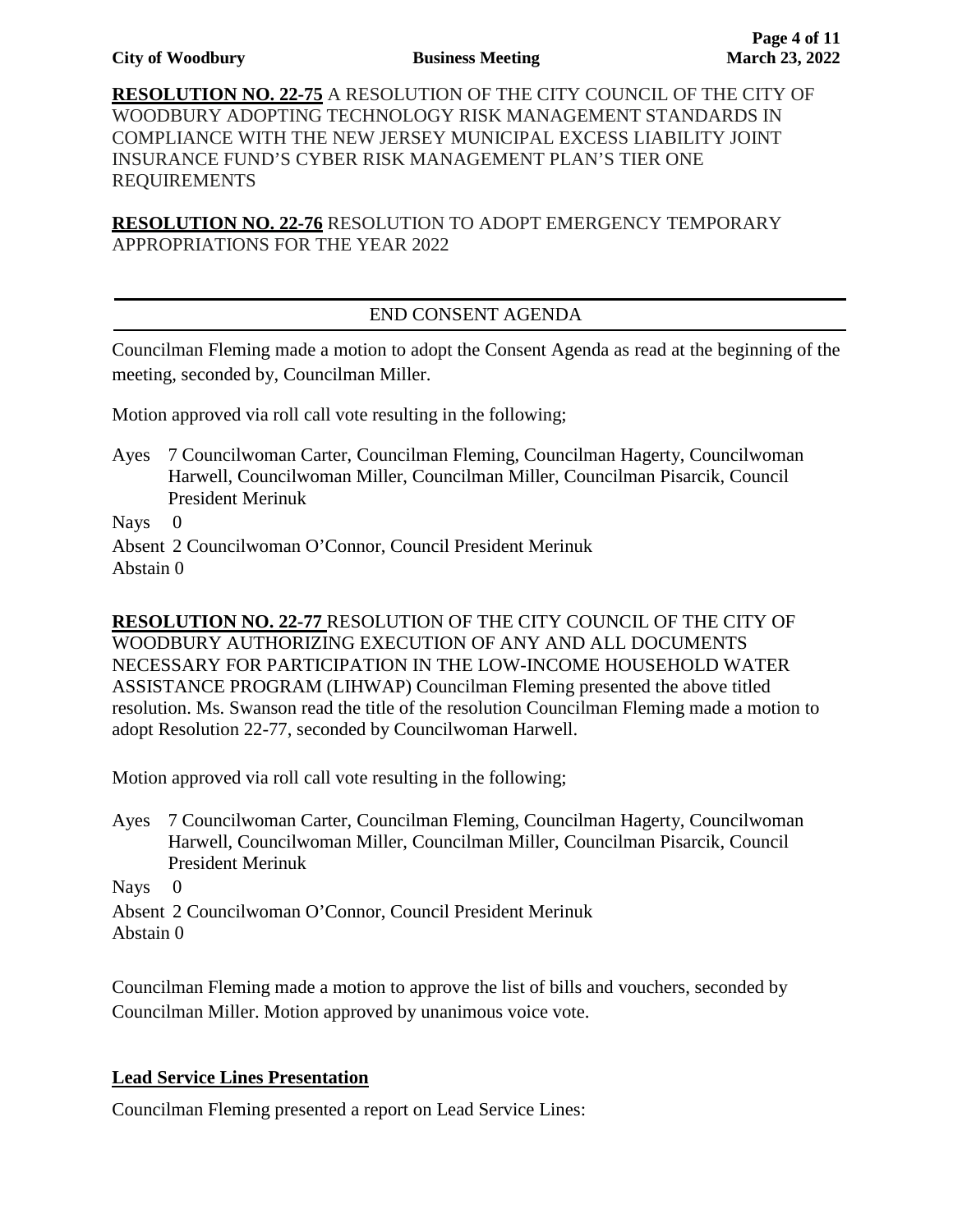In July 2021 the Governor signed the Lead Service Line Replacement Law that requires the Woodbury water utility to replace all lead/galvanized service lines by 2031.

Additionally, last year USEPA updated the National Primary Drinking Water Regulations addressing the control of lead and cooper, including lead service line replacements.

The first step in the replacement process is to create an inventory, which the City has already started, and submitted initially to the NJDEP and posted on the website. The inventory is to be finalized by 2024. We'll come back to this. But, before we get into what's required, let's go over a little background information.

Lead is not naturally occurring in most water sources. It gets into water through the process of corrosion (dissolving) from lead and galvanized pipes, fittings (brass), leaded solder, and fixtures (brass) that contain lead. Lead was banned from use in 1986/1987, so construction after 1988 is generally considered lead free and unaffected.

Corrosion of lead into drinking water is impacted by a number of factors related to water chemistry, including but not limited to:

- Lead content of the materials
- Water Temperature
- Water Hardness
- Water pH or Acidity

Woodbury does not have a problem with lead in our drinking water. Year after year the City samples at the taps of 30 locations throughout the City and the analytical results for lead are "Non-Detect". This had been reported annually in the Consumer Confidence Report provided to customers.

However, this doesn't mean that lead/galvanized pipes, brass fittings, leaded solder, and brass fixtures don't exist in the City. The non-detect analytical results likely occur from Woodbury's non-corrosive water quality. This is in evidence when we cut open pipes and see the build-up of calcium that coats the inside of pipes, fixtures, and fittings. This coating generally prevents lead from dissolving into the water.

Nonetheless, as was mentioned earlier, the NJDEP and USEPA are requiring that we inventory and replace lead and galvanized service lines. The NJ state law further requires the inventorying and replacement of lead/galvanized service lines by the City including both the public and the private side of the service line - from the water main in the street to the structure's foundation.

- Review diagram of service lateral
- Review likely locations for lead and galvanized components

Based on our current number of accounts the City has just under 3,300 service lines. We have **estimated** there are about 500 to 1,000 service laterals potentially with lead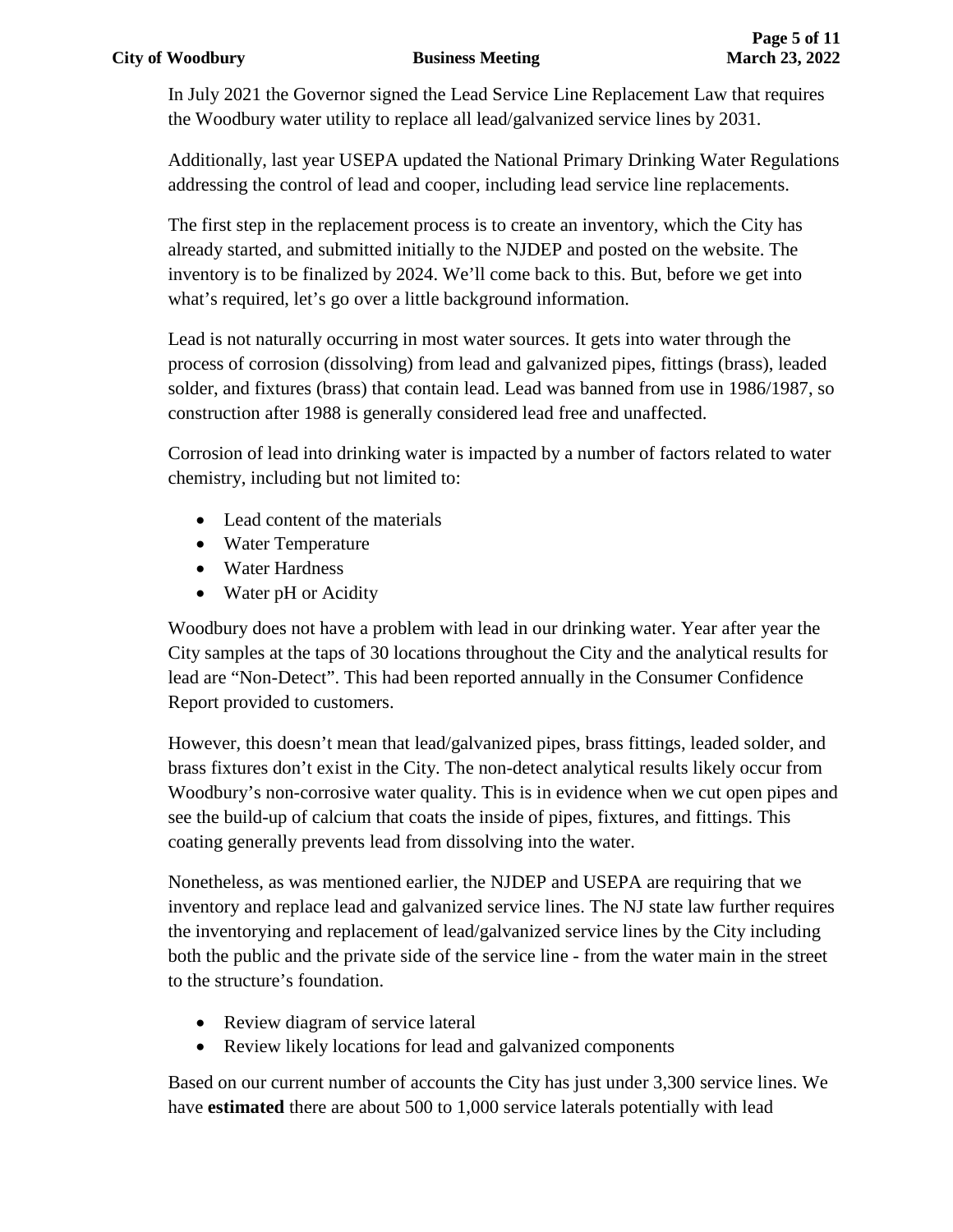goosenecks or pigtails on the public side. However, the service lines for all 3,300 private side are unknown materials – that is, from the curb stop to the foundation.

How do we finish the inventory by 2024? Where the materials are unknown, we are going to have to expose (dig-up) the service to determine the materials. This may be necessary at three locations for each service line.

- 1. The goosenecks and public portions of the laterals that are out in the street. The goosenecks are going to be the hardest to expose and eventually replace.
	- Review diagram of what's under the street.
	- Even to dig a small hole, we'll need mark-out for all underground utilities and when a service is replaced, the new copper or plastic service will need to avoid the other existing utilities.
	- Traffic control will be needed at many locations.
- 2. The curb stop and the private portion of services generally start at curb and cross lawns and landscaping to reach the foundation. We would generally try to expose the service line at the curb stop to observe the fittings and pipe on both sides of the curb stop.
- 3. The service lateral entering the house connects to the water meter, and it is generally observable by the homeowner or by City water personnel from inside the house.

We can use vacuum type soft-dig techniques and contractors to expose the service lateral at the appropriate locations (locations 1 and 2 above) and this will help avoid having to dig a large hole with a backhoe either in the middle of street or at the curb stop that would disturb curb and sidewalk.

However, our PWD does not have the equipment or spare personnel to accomplish this by 2024, although this capability could be acquired by PWD. It could also be contracted out. In either case, if 10 locations per day were addressed, it would take 330+ days to address all 3,300 service laterals. The daily cost for a crew to do this might be \$1,000 per day. We may be able to reduce these costs and need to learn from others what's been used and successful (e.g., Newark and Trenton).

We should use robust digital technology methods (hardware and software) involving a database with office and field interfaces and cloud connectivity to manage the inventory information and eventually to keep track of the lateral replacements.

Estimating that we might need to replace 1,000 laterals at \$2,000 each +/-, we would be looking at a cost of \$2 million.

The real point is that we have some work to do to figure out first and foremost how to address the inventory step and the service replacement step - particularly how we are going to fund them. We don't want to miss out on grant funds that may become available.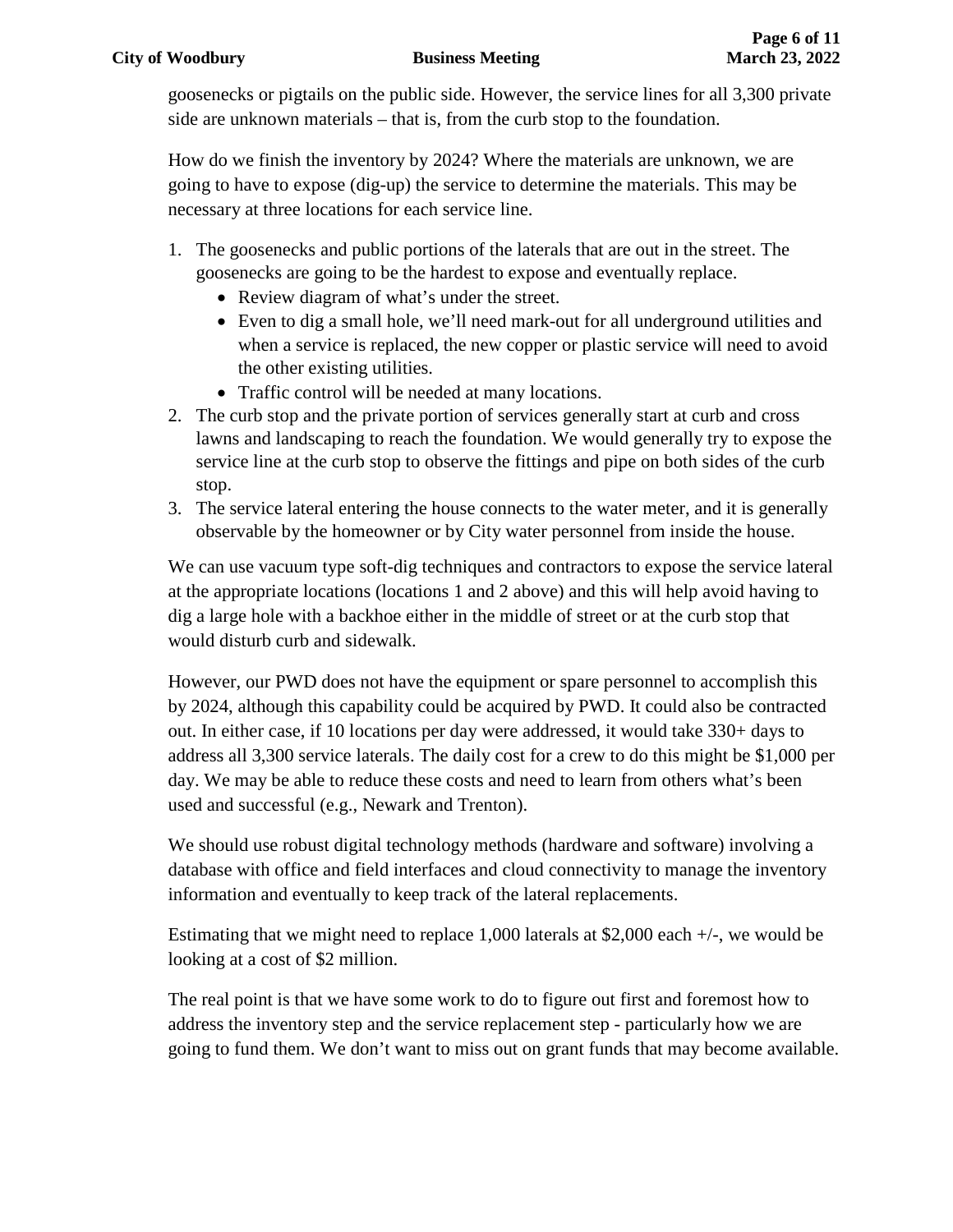#### **City of Woodbury Business Meeting March 23, 2022**

Joe Noverati– 52 Progress Ave.– Mr. Noverati asked if the curb stop Councilman Fleming referenced in his presentation was referring to the key? Councilman Fleming responded. He explained how his key is right next to his sewer line and expressed his concern about this when they replace the pipe. Mr. Noverati asked if there a plan in place if the terracotta sewer lines are damaged. Councilman Fleming answered.

## **Committee Reports**

Councilman Hagerty - Economic Development – Councilman Hagerty reported that Charlie Brown's has activity, and they will be opening in April.

# **Report of the Mayor**

Mayor Sickel thanked City Council for passing Resolution No. 22-73, declaring March 15 as Equal Pay Day as this issue is very important to her. She welcomed and introduced the Woodbury Fire Department Chief, Brian Hauss.

# **Report of the Clerk**

Ms. Swanson stated she is in receipt of a raffle application from Holy Angels Catholic School for their Spring Fling, and asked Council, if they approve, to pass a motion approving the raffle application being sent to the State of New Jersey under New Business.

## **Department Reports**

Chief Hauss – Woodbury Fire Department – Chief Haus presented the following report:

# **Call Log: January to Present 2022**

| <b>Total Dispatches: 92</b> |  |  |  |
|-----------------------------|--|--|--|
|-----------------------------|--|--|--|

| Structures:        | 15 |
|--------------------|----|
| MVC <sub>s</sub> : | 11 |
| Alarm Systems:     | 38 |
| Vehicle Fire:      | 1  |
| Brush:             | 3  |
| CO/Fumes:          | 4  |
| <b>EMS</b> Assist: | 4  |
| Incidental:        | 13 |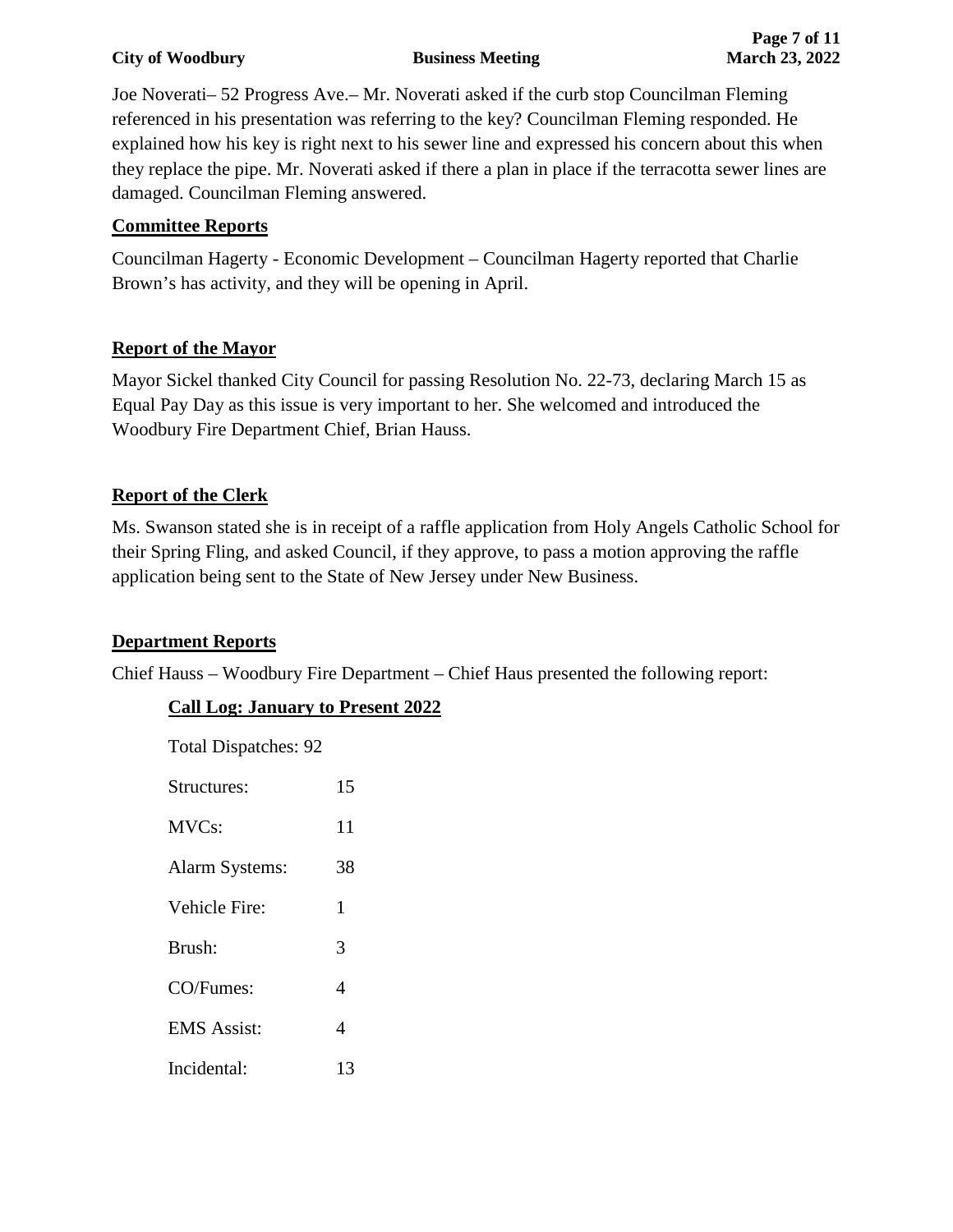**Working Fires: 2**

**Extrications: 0**

**AM (0600-1800): 54**

**PM (1800-0600): 38**

**Station Response: 30**

**Duty Crew Response: 62**

First Arriving Unit Average Response Time: 3 Minutes 32 Seconds

Average number of volunteer personnel responding –

#### **Notes:**

New Shifts have started on March  $21<sup>st</sup>$  staffing the Fire station 24 hours a day on a rotating 12-hour schedule with three personnel per shift

Ordered three new sets of turnout gear and T-Shirts and Sweatshirts for members

Ordering new Uniforms for the Full-Time Career Staff to appear more presentable when dealing with public

Standard Operating Guidelines have been developed and will be presented for review by the Council once the new ordinance is in effect; however, I have had all members sign off that they Acknowledge that they will operate under the SOGs once they are in place.

All returning volunteers, as well as part time and career staff have submitted to a baseline physical meeting the NFPA 1582 standard.

All members have submitted to a Respiratory Protection Fit Test per state guidelines

All members have completed an on-line mandatory training program encompassing, Bloodborne Pathogens, HAZCOM, Hazmat Awareness and Community Right to Know.

Met with Public Works Supervisor about developing a list of jobs to be completed by Career Staff while on duty.

There have been changes to the response plan to include serious incidents and incidental responses. These calls categories will allow for certain incidents to be handled by the instation staff and not require a mandatory response from volunteers, while the major incidents would require a response from volunteers.

NFIRS reports are up to date, and monthly and yearly percentages are attached.

## **Membership:**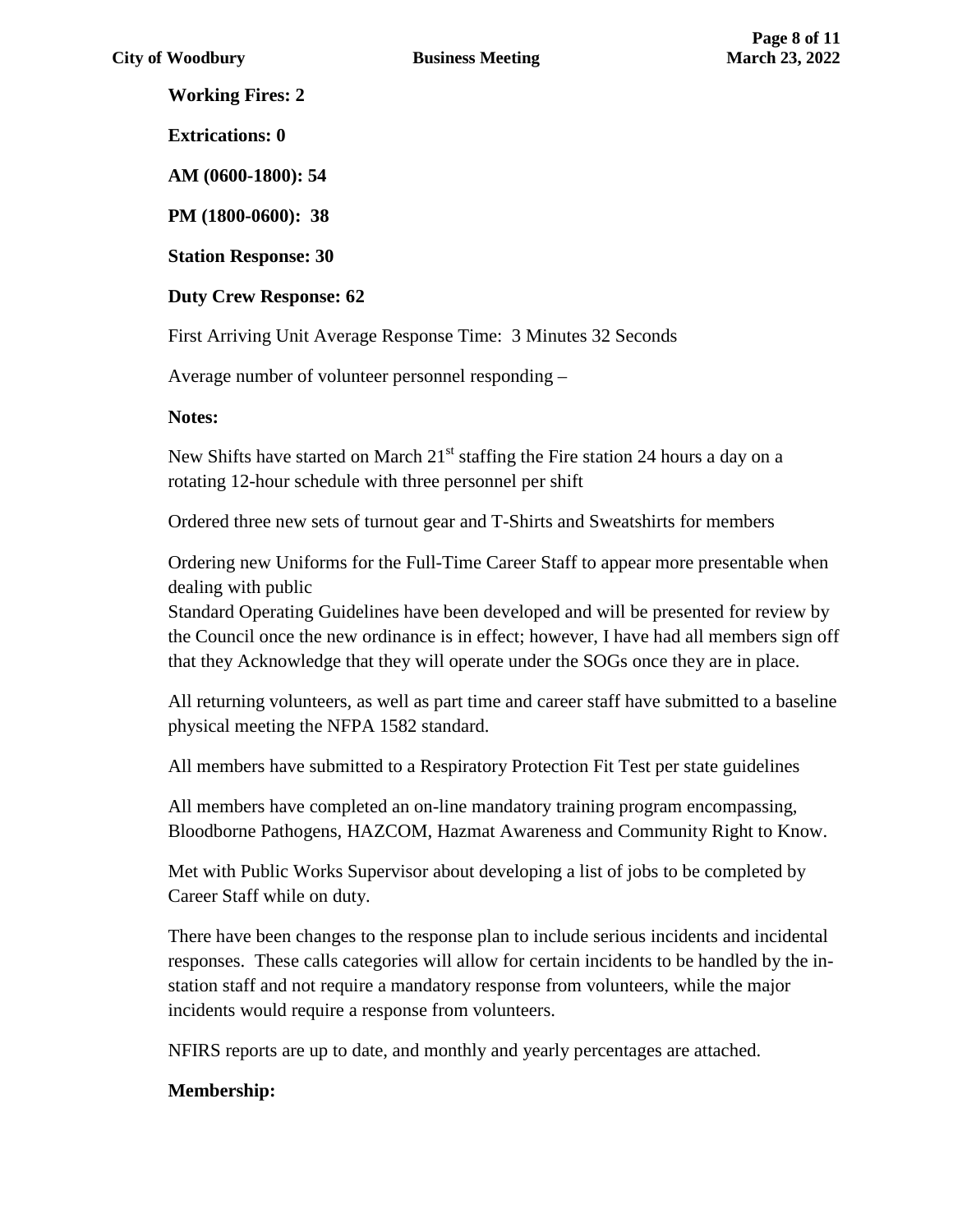11 members have returned to be active volunteer members.

#### **Training Report:**

All members have completed mandatory training.

There will be Live Burn Smokehouse Training at Camden County on April 27. This is a mandatory training course.

All members are being re-trained and requalified on all apparatus meeting the standards set in the proposed Apparatus Training SOG.

A Training Schedule will be developed for volunteer members to attend 24 training sessions a year on Tuesday Nights; however, the in-station staff is required to perform training during every shift and if volunteer members are unable to attend the Tuesday Night Training they will be able to attend an on-shift training session.

Chief Ryan – Woodbury City Police Department – Chief Ryan explained there is now a Gloucester County Women Law Enforcement Agency and that he just attended their meeting. Great event. Officer Brierley, Officer Morris, and Captain Marro attended. Captain Marro is one of the two founding members of the agency. Chief Ryan is excited to see what they accomplish. He announced a mentoring program for new females in the profession or an issue that would benefit from a female perspective. Captain Marro and Officer Morris are two mentors from the Woodbury City Police Department. Chief Ryan applauded Chief Hauss's proactive approach.

Mr. Breier – Engineer – Mr. Breier stated that the Hunter Street resurfacing pre-construction meeting is scheduled for Monday, March 28<sup>th</sup>, and work should begin shortly. In 2016, we applied for a NJDOT grant for South Maple Avenue and were denied. We reapplied in 2020 and we just got awarded \$300,000 to repave South Maple Avenue. He reported that Lineman Avenue has been paved and leveled. He is hopeful the street will stay in good condition until it is ready for construction. The Stewart Lake Park, Green Acres Project is looking to start in 2 to 3 weeks. Hunter pre con meeting scheduled Monday starting right after. Dot south maple application denied in 2016, reapplied 2 years ago, just got approval for 300,000 grant to repave. Lineman has been paved and leveled. Hopefully is good until the street is ready for construction. Stewart lake looking to start in 2-3 weeks. The demolition of 32, 38, & 40 West Barber Avenue has been scheduled and the soil application will be submitted soon and then construction will be able to begin

Mr. Sossamon – City Hall – Mr. Sossamon applaud Chief Hauss's effort. He is looking to do some improvements at the Fire House as a contractor is looking at the leaks in the roof of the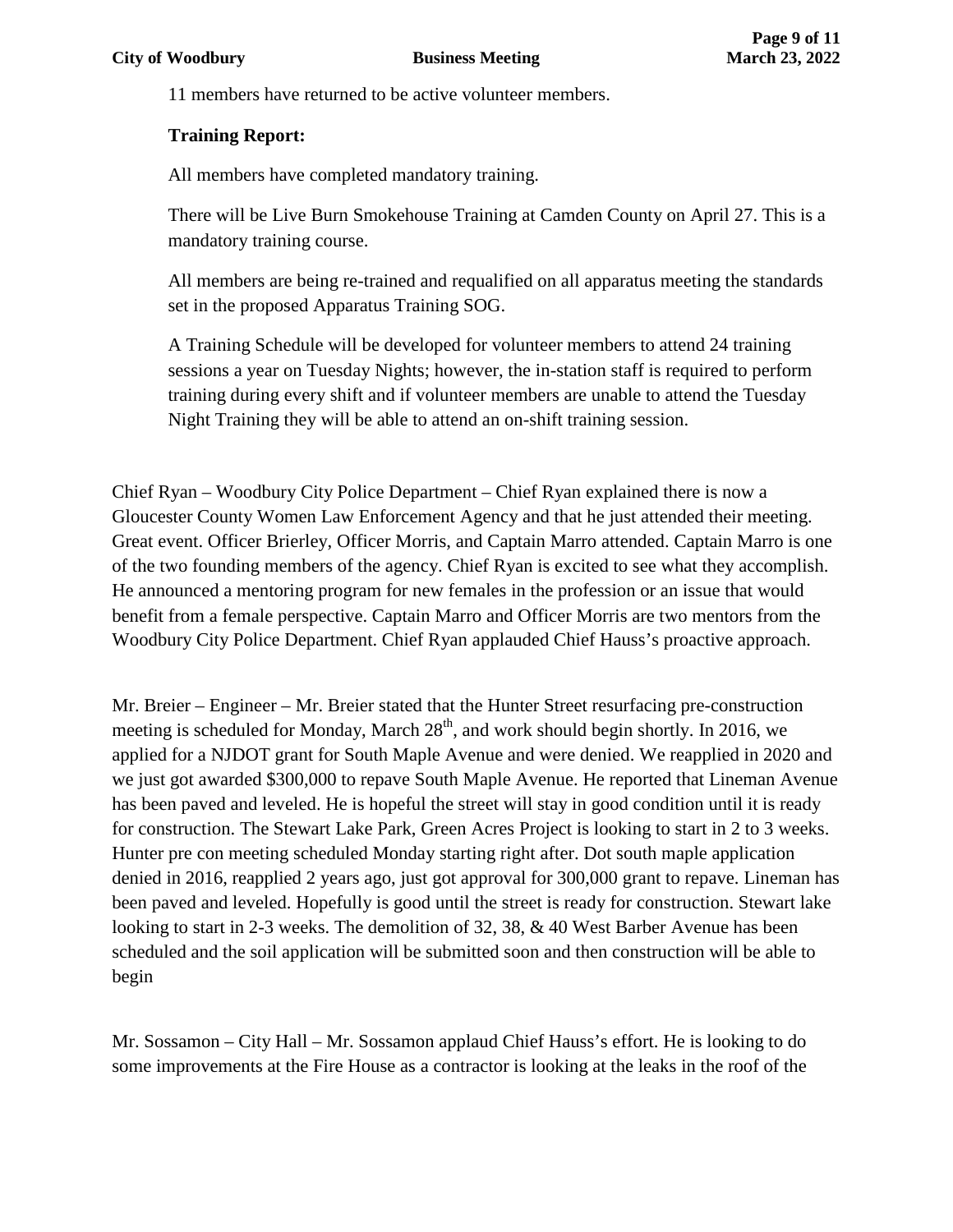Fire House and Library. Mr. Sossamon asked for a finance meeting to discuss some of the other improvements that Chief Hauss would like.

## **Unfinished Business**

No Unfinished Business.

# **New Business**

Councilman Fleming made a motion to approve Holy Angels Catholic School's raffle application, seconded by Councilman Miller. Motion approved by unanimous voice vote.

# **Open to the Public**

Councilman Miller made a motion to open to the public, seconded by Councilman Fleming. Motion approved by unanimous voice vote.

Daniel Gallagher – 30 Euclid St. – Mr. Gallagher explained he was unaware of changes to the trash ordinance until he received a notice on his trash cans. He is okay with changes but asked for some clarity on some of the changes, especially with multi-unit dwellings like his house. Council President Pro Tempore and Mr. McCaughley responded. Mr. Gallagher said that there should be more consistency with noticing trash cans and there should be more outreach about the changes to the ordinance.

Chad Everwine – 11 E. Mill St. – Mr. Everwine compared the State's Cannabis Regulatory Commission application fees and the City of Woodbury's application fees in regard to cannabis licenses and asked how the City reviews the applications they receive. Mr. Scaffidi responded. Mr. Everwine asked if there is a formal review process to address his concerns. Mr. Scaffidi responded.

Joe Noverati – 52 Progress Ave. – Mr. Noverati explained that with the Broad Street construction, the yellow curb paint has yet to be repainted on Progress Avenue and it is causing a visual issue as cars are parking too close to the corner and he would like it addressed. He believes that there is a speeding issue on Progress Avenue and would like someone to look into it, as well as speed bumps. Council President Pro Tempore Hagerty, Chief Ryan and Mr. McCaughley responded.

Ramona Wilcox – 255 S. Barber Ave. – Ms. Wilcox is following the recommendations and is attempting to get other estimates in regard to the NPP Residential Façade Grants. She would like an inspection done so the tarp on her porch roof can get removed, so she can get additional estimates, as the other contractors would not remove the tarp. and that couldn't get it. Ms. Wilcox asked for pictures from the inspection and only received one, so she would like to receive more pictures and would like to see inspection report. Mayor Sickel, Council President Pro-Tempore Hagerty, Councilman Pisarcik responded.